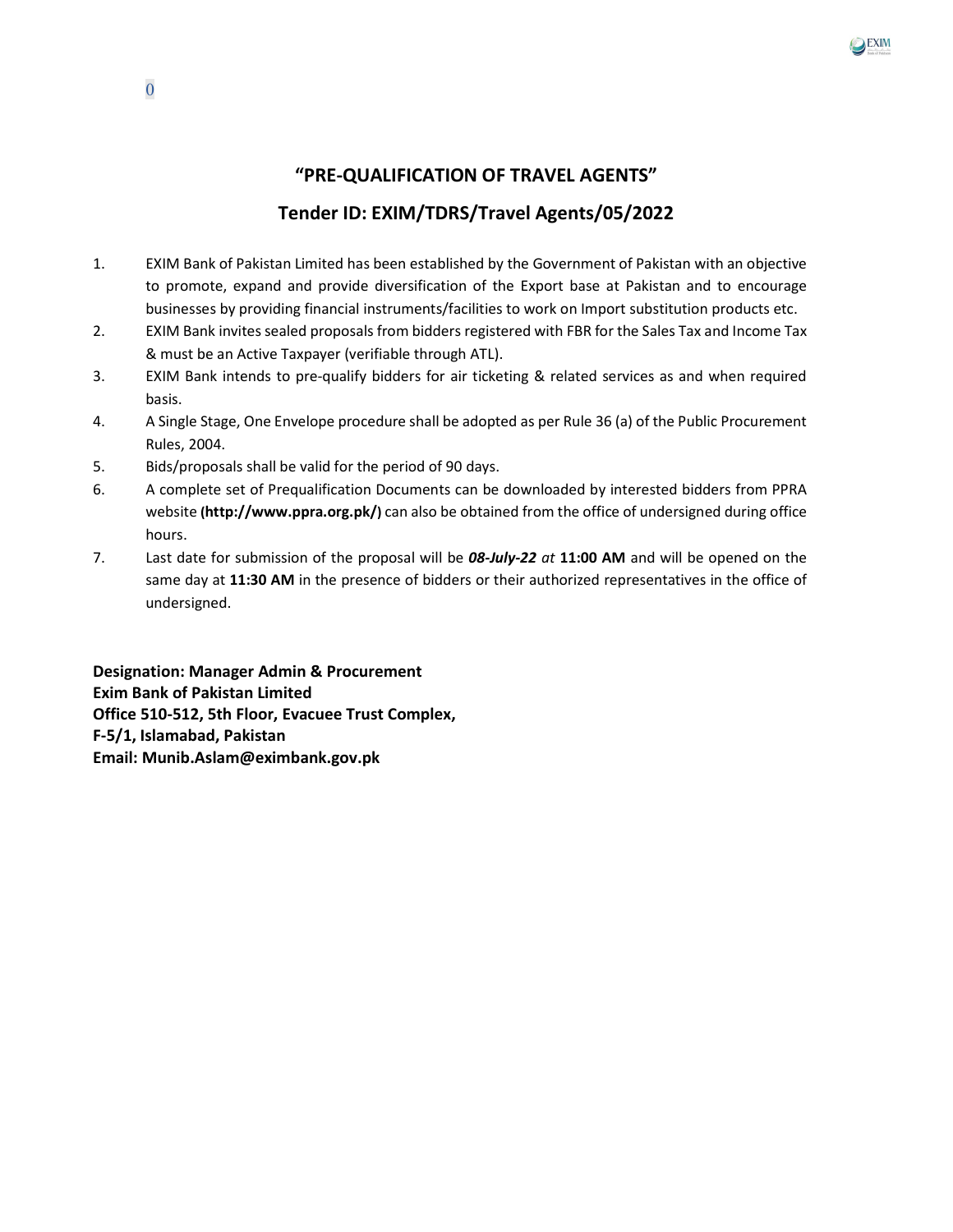



EXIM Bank of Pakistan Limited

# PRE-QUALIFICATION OF TRAVEL AGENTS

EXIM/TDRS/Travel Agents/05/2022

EXIM Bank of Pakistan Office # 510-512, 5th Floor, Evacuee Trust Complex, F-5/1, Islamabad Pakistan

Tel: +92 51 9211997 URL: www.eximbank.gov.pk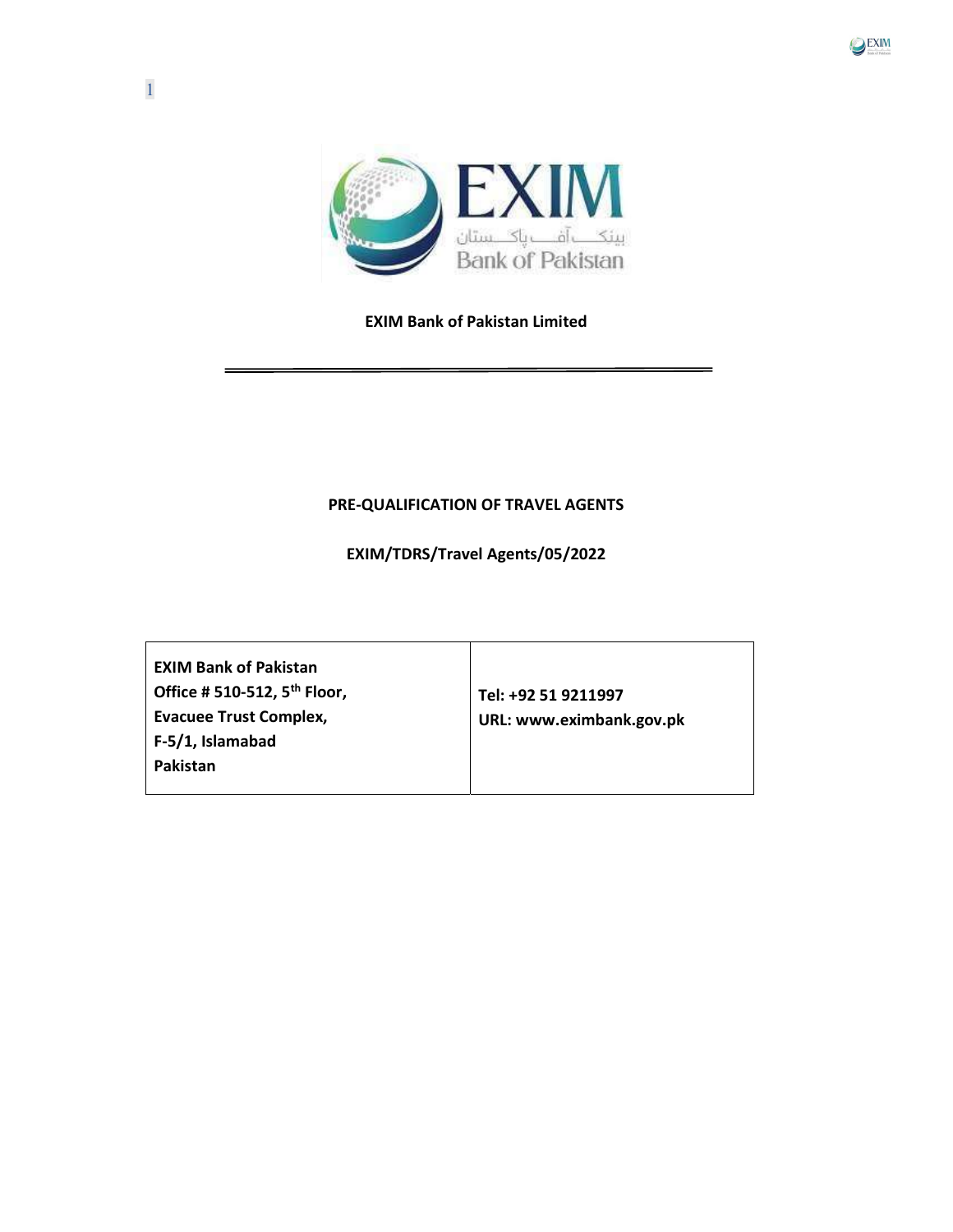

# TABLE OF CONTENTS:

| S# | <b>CONTENTS</b>                                       | Page<br>No.    |
|----|-------------------------------------------------------|----------------|
| 1. | <b>SECTION-I GENERAL</b>                              | $\overline{2}$ |
| 2. | SECTION-II-INVITATION FOR PRE-QUALIFICATION (IFP)     | 2              |
| 3. | SECTION-III INSTRUCTIONS TO BIDDERS (ITB)             | 3              |
| 4. | SECTION-IV OBJECTIVE AND SCOPE OF WORK                | 6              |
| 5. | SECTION-V ELIGIBILITY AND EVALUATION CRITERIA         | $\overline{7}$ |
| 6. | SECTION-VI FINANCIAL PROPOSAL & FINANCIAL INSTRUMNETS | 8              |
| 7. | SECTION VII COMPLIANCE WITH BIDDING DOCUMENT          | 9              |
| 8. | SECTION-VIII ANNEXURES                                | 10             |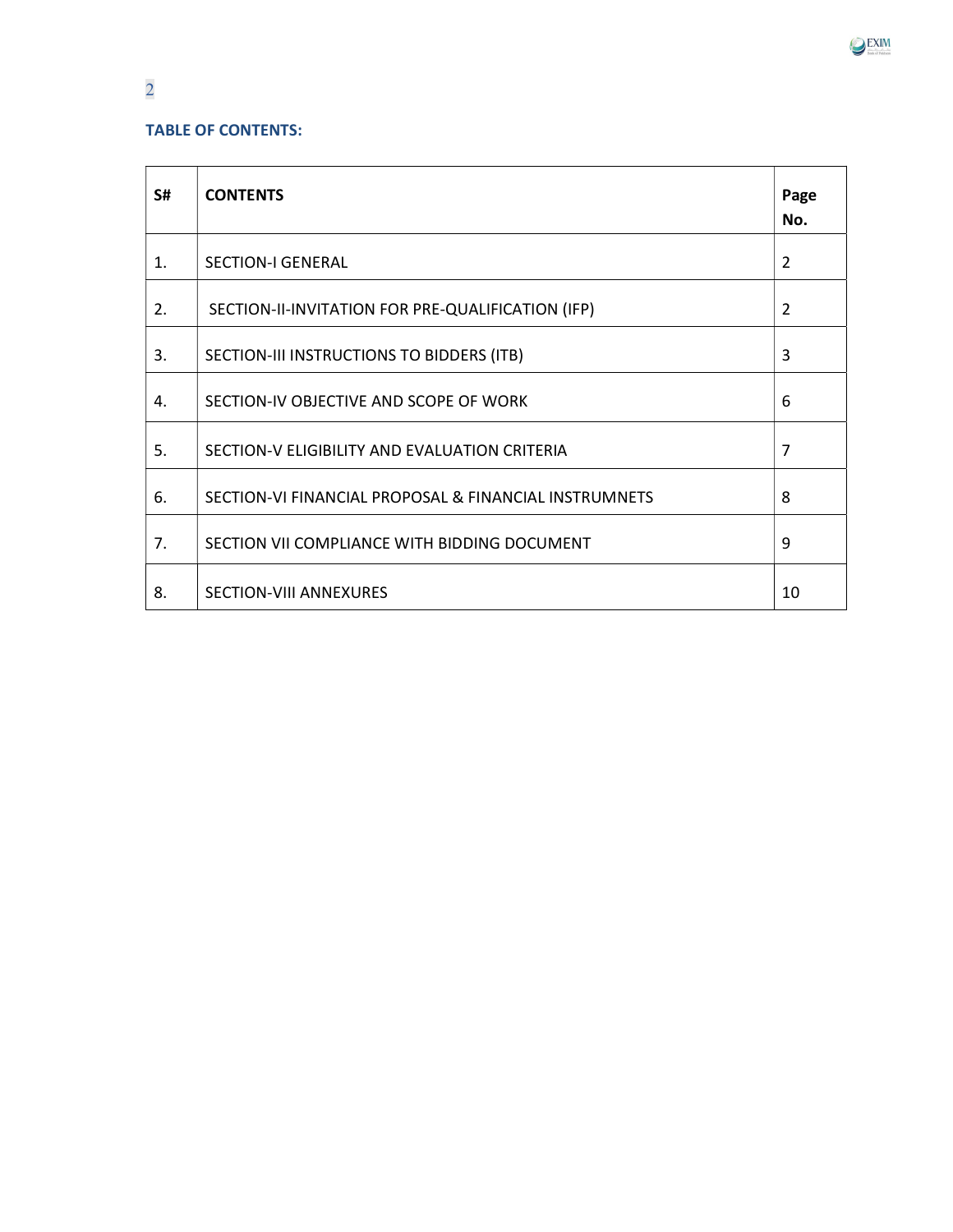

## SECTION-I GENERAL

## Introduction

The Government of Pakistan ("GoP") has established the EXIM Bank of Pakistan Limited ("EXIM Bank") with an objective to promote, expand and diversify the export base of the country by providing Export Credit insurance Lending facilities etc. for setting up export oriented and import substitution projects. The EXIM Bank will also provide guarantees, insurance, financing and other supporting services.

EXIM BANK intends to pre-qualify capable entities & companies (Sole Proprietors/Firms/Companies) for Air Ticketing & related services to facilitate its employees (hereinafter refereed as "Services"), as on when required basis.

# SECTION-II- Invitation for Pre-qualification (IFP)

- a) EXIM BANK intends to invite proposals from eligible and capable Sole Proprietors/Firms/Companies for the provision of air ticketing/travel consultancy etc. on as and when required basis.
- b) The eligible Bidders will be placed on EXIM BANK's panel to provide the said required services to the EXIM BANK officials as and when required basis.
- c) Pre-qualification is open and available to Bidders with valid NTN and Sales Tax Registration, enlisted on Active Taxpayers List (verifiable from FBR official portal or otherwise) and must fulfill all legal criteria of registration.
- d) Bidders may obtain any further but relevant information regarding the nature and scope of work from the office of "Manager Admin & Procurement" as below mentioned address during office hours Monday to Friday (09:00 AM To 05:00 PM).
- e) Technical proposals for Pre-qualification must be delivered in sealed envelopes by hand to the office of undersigned on or before:

## Manager Admin & Procurement

EXIM Bank of Pakistan Office no 510-512, 5<sup>th</sup> Floor, Evacuee Trust Complex, Islamabad not later than 08-July-22, 1100 Hrs. and be clearly marked "Pre-qualification to enlist travel agent"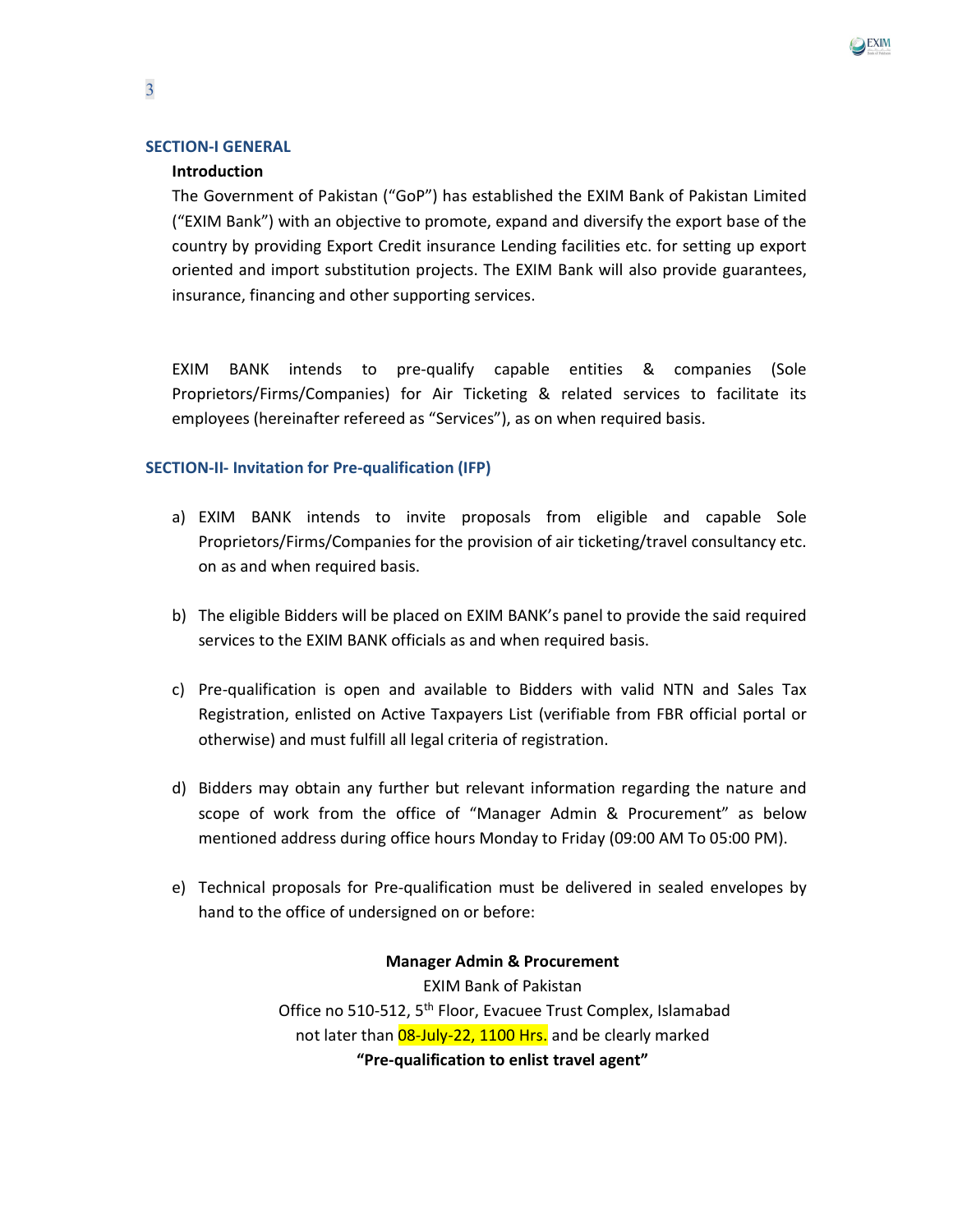

- f) EXIM BANK may reject all bids or proposals at any time prior to the acceptance of a bid or proposal.
- g) Bidders will be informed, in due course, of the result of the evaluation of proposals. Only Sole Proprietors/Firms/Companies prequalified under this process will be invited for submission of financial bid/Quotations on the basis of as and when required.

# SECTION-III INSTRUCTIONS TO BIDDERS (ITB)

- a) EXIM BANK will prequalify and enlist prospective Bidders from among those who have submitted their proposals in accordance with the requirements of EXIM BANK to provide the Services described herein. The Prequalified Bidders shall be offered to submit their financials proposals/quotations, on as and when required basis and the work order shall be issued, accordingly to lowest quoted qualified Bidders. EXIM Bank will not be responsible for informing other bidders regarding the lowest quotation.
- b) The Proposals shall be prepared in the English/Urdu language.
- c) EXIM BANK shall reject any application in case of non-compliance with the requirements.
- d) The Bidders must respond to all questions and provide complete information as advised in this document. Failure or shortcomings to provide required and essential information shall result in dis-qualification of the Bidder.
- e) The prequalification or enlistments of Bidders does not constitute or create a retainer ship.
- f) The Bidders shall bear all costs associated with the preparation and submission of their respective Proposals and EXIM BANK will in no case be responsible or liable for those costs, regardless of the conduct or outcome of the prequalification process.
- g) EXIM BANK requires that Bidders under their contracts to observe the highest standard of ethics during the procurement and execution of such contracts. In pursuit of this policy following terms are defined as hereunder;
	- i. "corrupt practice" includes offering, giving, receiving or soliciting, directly or indirectly, of anything of value to influence improperly the actions of another party;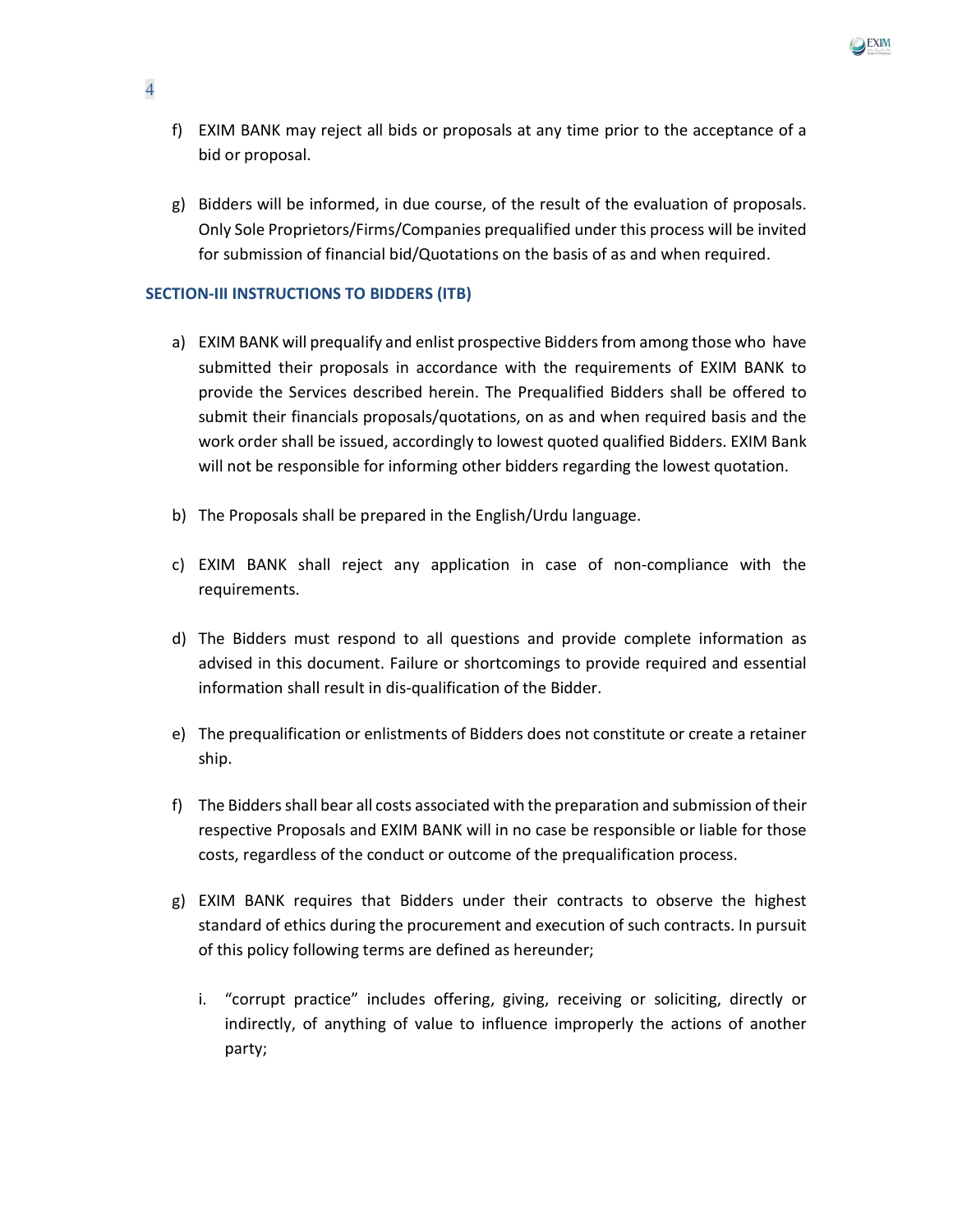

- ii. "fraudulent practice" includes any act or omission, including a misrepresentation, that knowingly or recklessly misleads, or attempts to mislead, a party to obtain a financial or other benefit or to avoid an obligation;
- iii. "collusive practice" include an arrangement between two or more parties designed to achieve an improper purpose, including to influence improperly the actions of another party;
- iv. "coercive practice" includes impairing or harming, or threatening to impair or harm, directly or indirectly, any party or the property of the party to influence improperly the actions of a party;
- v. "obstructive practice" includes deliberately destroying, falsifying, altering or concealing of evidence material to the investigation or making false statements to investigators in order to materially impede EXIM BANK investigation into allegations of a corrupt, fraudulent, coercive or collusive practice; and/or threatening, harassing or intimidating any party to prevent it from disclosing its knowledge of matters relevant to the investigation or from pursuing the investigation, or EXIM BANK has a right to immediately reject a proposal for award if it determines that the Bidder recommended for award has, directly or through an agent, engaged in afore stated practices.
- h) A panel of Sole Proprietors/Firms/Companies will be selected after an open and transparent bidding process in accordance with Public Procurement Regulatory Authority (PPRA) Ordinance, 2002, and Rules, Regulations and Guidelines made thereunder.
- i) The Prequalified Sole Proprietors/Firms/Companies will be issued a Letter of Enlistment initially, for period of three (03) years as per open frame agreement. The Bidders shall abide by all terms and conditions stipulated therein.
- j) The services will be procured on the basis of "AS AND WHEN REQUIRED".
- k) For clarification on any type of Service in Pre-qualification document, the Bidders may send a written request to EXIM BANK office, up till five (05) days before the proposal's submission date.
- l) All clarifications will be communicated to the Bidders through e-mail (munib.aslam@eximbank.gov.pk) and shall be uploaded on the EXIM BANK website at the specific tender's web page.
- m) Bidders shall ensure that the documents/information submitted with EXIM BANK is true and correct. Misleading information or any forged document (whenever it is noticed) will lead to the termination of service immediately and strict legal action will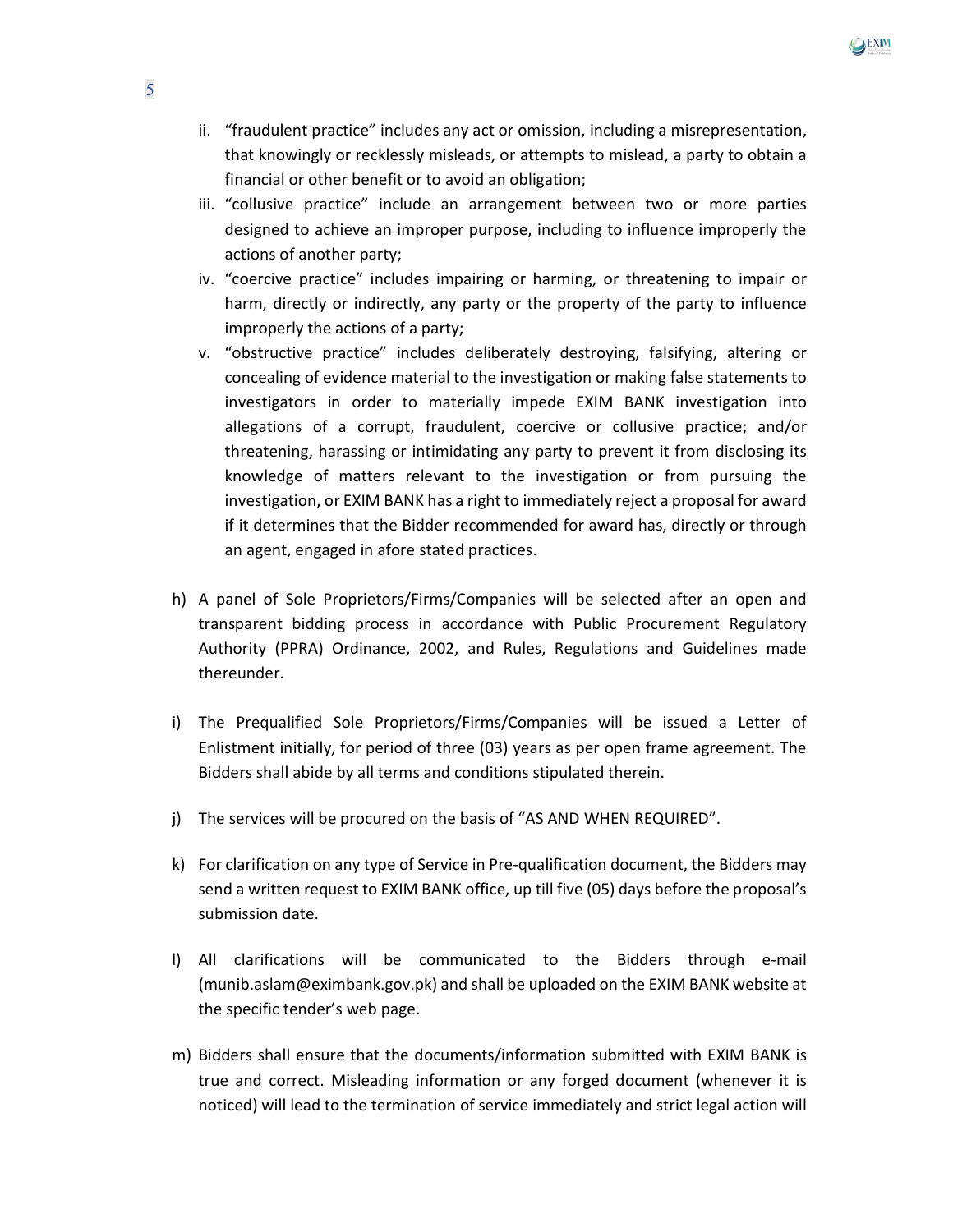

be taken against the Sole Proprietor/firm/company which may lead to blacklisting of Sole Proprietor/firm/company.

- n) Bidders are under obligation to read and understand complete document, EXIM BANK shall not be responsible towards the Bidders for any of their claim or complaint which may arise in result of non-reading or misreading document by Bidders.
- o) EXIM BANK is the originator of document, any clarification or interpretation communicated by EXIM BANK, whether in response of a query or otherwise, shall be deemed final, conclusive and will remain unquestioned.
- p) Bidders shall not contact EXIM BANK on the matter relating to their Pre-Qualification Document from the time of opening till the time, the evaluation is finalized, and official communication is sent to them. Any effort by the Bidder to influence EXIM BANK in the Pre-Qualification Document evaluation shall result in the rejection of his proposal.
- q) The original Pre-qualification proposals shall be prepared in indelible ink. It shall contain no interlineations or overwriting, except as necessary to correct errors made by the Bidder. Any such corrections must be initialed by the person or persons who sign(s) the Pre-qualification proposals.
- r) An authorized representative of the Bidders should initial on all pages of the Prequalification proposals.
- s) The Pre-qualification proposals shall be prepared and submitted together with two (02) copies in a plain sealed envelope and one (01) soft copy on a USB.
- t) The Bidders must provide its contact details including postal addresses, telephone numbers, email and website (if applicable) along with contact persons with the proposal.
- u) The Proposals shall be submitted before **08-July-22, 1100 Hrs.** and opened accordingly on **08-July-22, 1130 Hrs.** in front of all the Bidders or their representatives who chose to be present.
- v) EXIM BANK may reject any or all proposals at any time prior to its acceptance.
- w) In case of Local/National holiday on the submission date, the proposal can be submitted on next working day. The proposal shall be submitted on same time as defined in prequalification documents.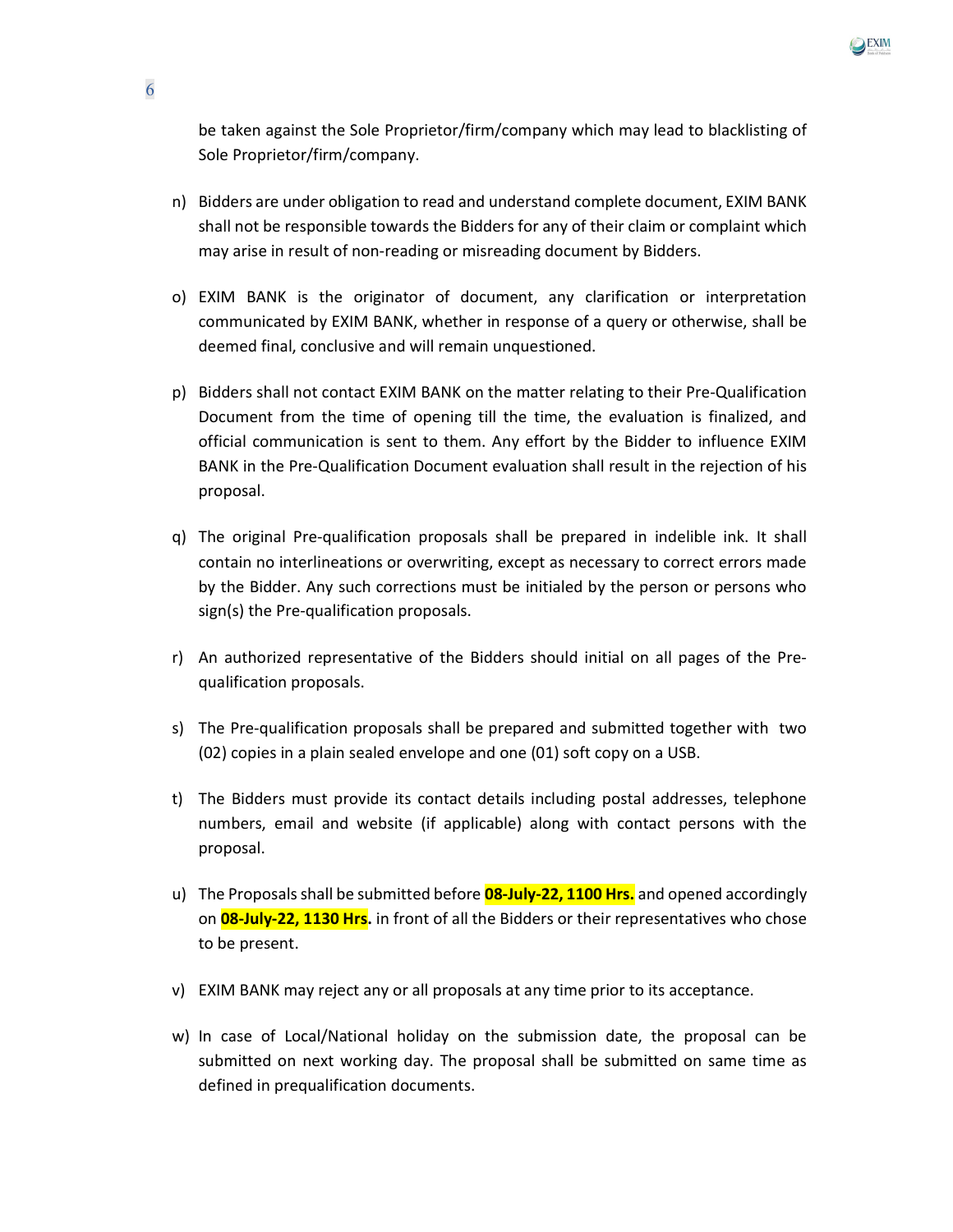

x) The Pre-qualified bidders will be expected to commence the services on receipt of instructions from EXIM BANK.

## SECTION-IV OBJECTIVE AND SCOPE OF WORK

## A. OBJECTIVES

- a) To enlist the capable and eligible Sole Proprietors/Firms/Companies for Providing the Services as and when required by EXIM BANK.
- b) To ensure cost effective Services to EXIM BANK by Bidders.
- c) To ensure timely services of Bidders.
- d) To render excellence in quality, innovation, & cost-effective travel services with related products.

## B. SCOPE OF WORK

- a) EXIM BANK is seeking travel service provider(s) to create a partnership with, which will explore the most beneficial financial opportunities through an innovative, flexible approach to travel management. While the EXIM BANK's corporate objective of cost reduction is paramount, travel is a personal experience and hence personal service is vital.
- b) It is expected that the appointed service provider(s) will customize its services for EXIM BANK's employees as much as possible to ensure the highest level of customer satisfaction with proactive participation in advising and guiding prospective travelers.
- c) The EXIM BANK requires services of service provider(s) who will render travelling solution to EXIM BANK's Office. The services will be rendered from the service provider(s) offices and an efficient, trained, capable competent and dedicated personnel (account manager) whom EXIM BANK can liaise with to manage the account.
- d) The service provider(s) must have a 24-hour service to facilitate EXIM BANK regarding travel arrangements and related services.
- e) Contingency plan with regards to personnel (Accounts Manager) and an ability to provide services during interruptions is a must requirement.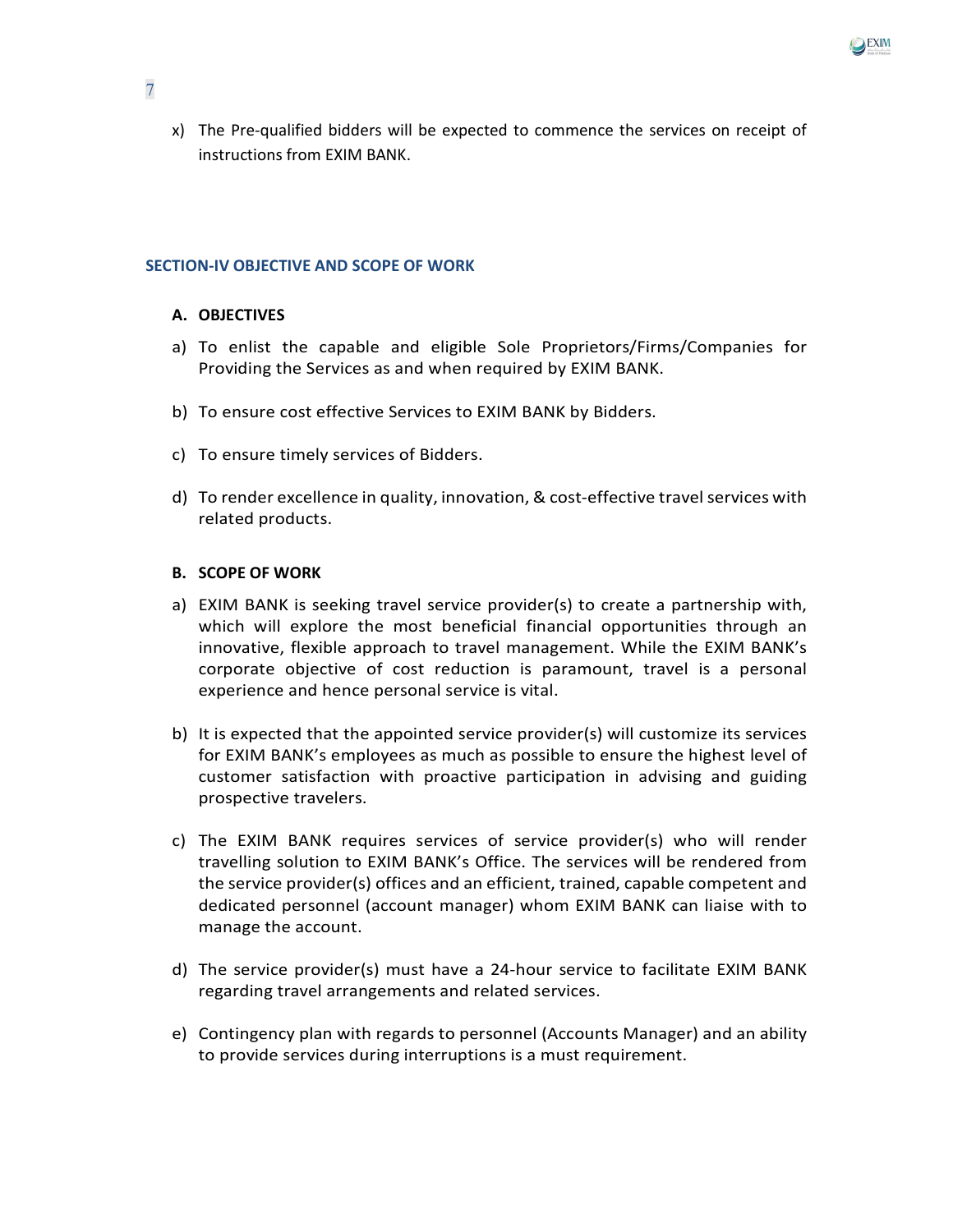

- f) Key outputs of service provider(s) will be to implement, co-ordinate the entire travel management based on the diversity of the individuals travel needs of EXIM BANK's personnel (s).
- g) The service provider(s) must commit to give individual solutions within the EXIM BANK's internal policies with the necessary flexibility to fulfill EXIM BANK's requirements as and when required.
- h) Provide detailed itineraries, including airports information to EXIM BANK authorized personals.
- i) The service provider(s) will also be required to provide cost effective and innovative solutions to EXIM BANK.
- j) The service provider(s) must have the capability of amending confirmed reservation as the need arise. List of cancellation charges of (if any) should also be provided by the travel agency.
- k) The successful service provider(s) will be required to conduct continuous workshops and or information sessions to EXIM BANK employees at EXIM BANK / Service Provider premises. (If required)
- l) The service provider(s) must provide a credit limit of Rs. 1 million for domestic travels and Rs. 2 million for International Tickets with 30 days credit limit period.
- m) A single monthly consolidated invoice of completed travels, along with complete details of each travel, shall be issued to EXIM BANK. Invoices received after 25th of any month shall be paid in next month.

#### SECTION-V ELIGIBILITY CRITERIA

The Bidders must comply with the following requirements.

- a) Sole Proprietors/Firms/Companies can participate in bidding process.
- b) Bidders must have a minimum eight (08) years of relevant working experience in provision of Services from the date of registration or incorporation with relevant authorities.
- c) The Bidder must be an accredited agent and valid member of International Air Transport Association (IATA) (documentary proof required).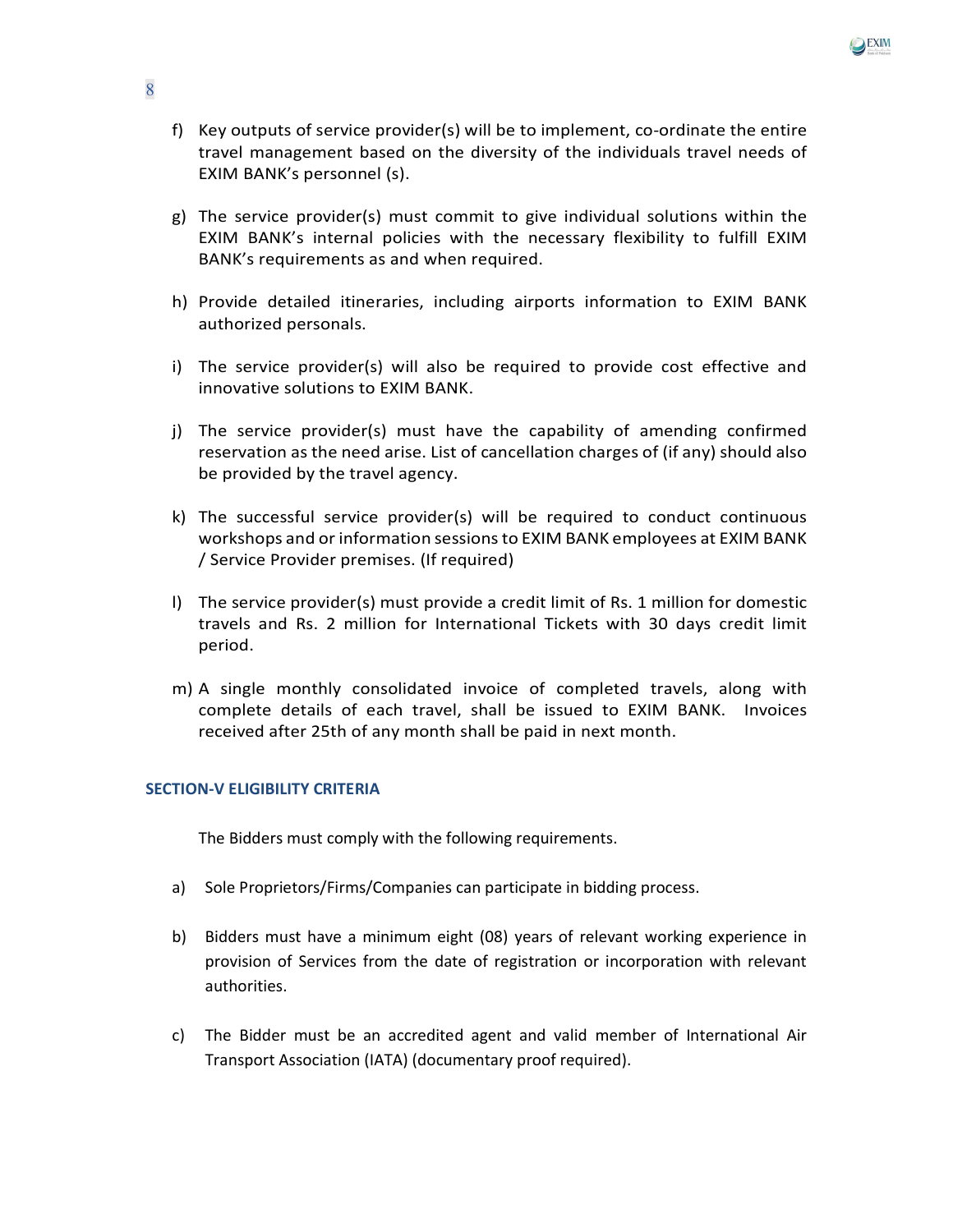

- d) Bidder must provide details / list of existing at least ten (10) clients (Firms/Companies). Documentary evidence shall be required in this regard.
- e) Bidder must provide last financial years bank accounts statements indicating annual financial turnover of more than PKR 5,000,000/- (Pak Rupees Five Million Only).
- f) Bidder must provide a credit limit of Rs. (1) Million for domestic air ticketing / travelling and Rs. (2) Million for international ticketing / travelling with thirty (30) days credit limit period.
- g) The Bidders must be on Active Taxpayer (verifiable through FBR ATL) as per the Eligible Bidders (Tax Compliance) Regulations, 2015 and should have a valid NTN and Sales Tax registration.
- h) Copy of following registration documents with relevant authorities;

| In case of Company         | Incorporation certificate from Security<br>and             |  |  |  |
|----------------------------|------------------------------------------------------------|--|--|--|
|                            | Exchange Commission of Pakistan (SECP).                    |  |  |  |
| In case of Firm            | Form-C issued by registrar of Firms or partnership<br>deed |  |  |  |
| In case of Sole Proprietor | NTN in the name of Sole Proprietor registered with         |  |  |  |
|                            | relevant tax authorities for such purpose.                 |  |  |  |

- i) The bidders shall provide an undertaking on an official letter head declaring and undertaking that the bidder has not been declared blacklisted by any Government / Semi-Government organization.
- j) The Bidder shall submit Pre-qualification Application (Annexure-A) along with all Annexures attached herewith.
- k) Bidder should have proper offices in three main cities of Pakistan (Islamabad/Rawalpindi, Lahore and Karachi) having proper support team.
- l) EXIM BANK will examine the Proposals to determine completeness, general orderliness and sufficiency in responsiveness.
- m) The Bidders shall provide an undertaking on letterhead that they have not been declared insolvent or blacklisted by any Government/Semi-Government institution/organization. (Annexure B attached)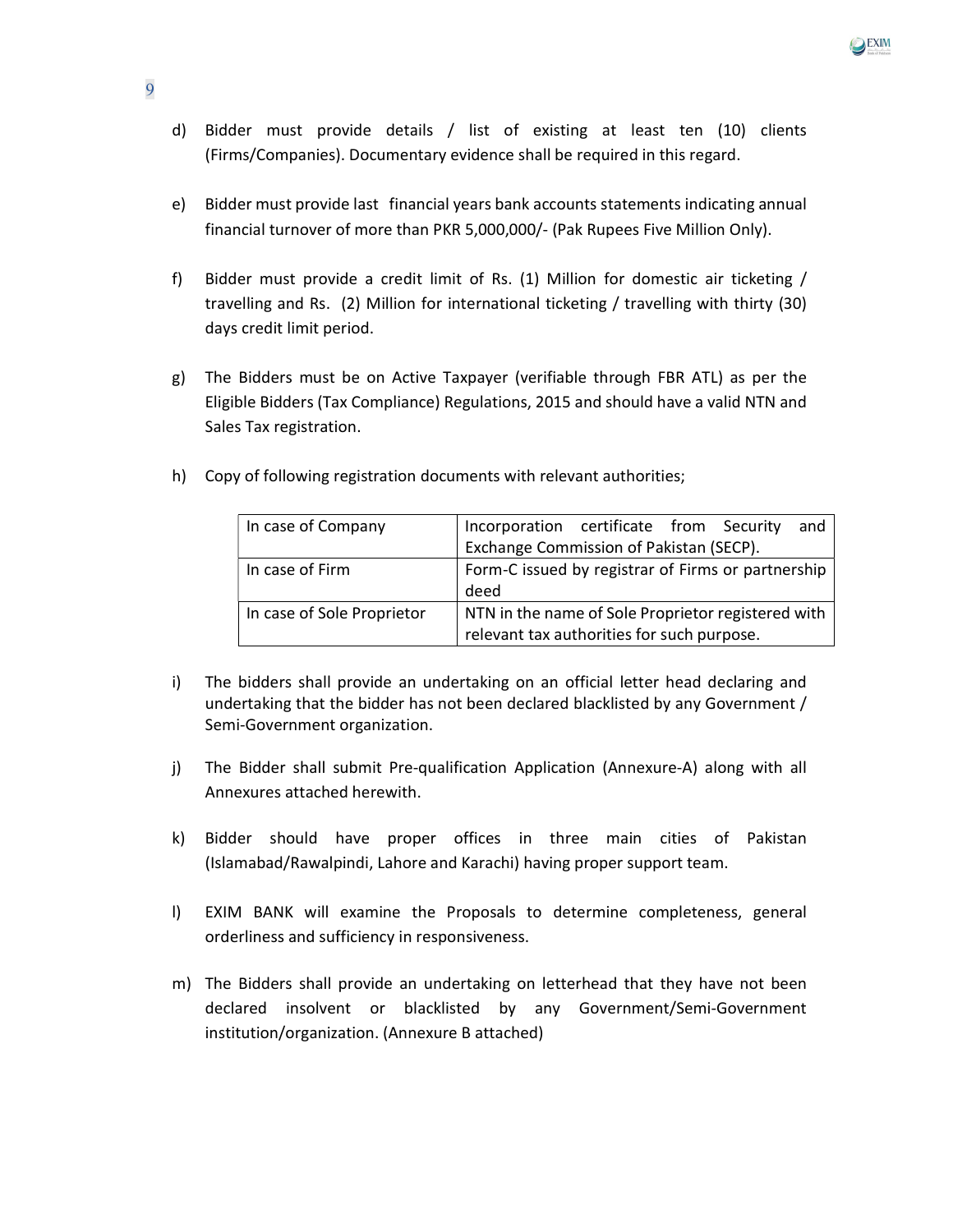

n) Bid Securing Declaration Form as per Rule 25 of the Rules shall be provided with the Technical Proposal. (Specimen attached as Annexure C)

#### SECTION-VI FINANCIAL PROPOSAL & FINANCIAL INSTRUMENTS

- a) Only the Prequalified Bidders shall be invited to submit financials proposals/quotations, as and when required basis and the work order shall be issued, accordingly, to prequalified Bidder who quoted the lowest amount.
- b) Pre-qualified bidders shall mention the lump sum amount in financial proposal/Quotations, which shall be inclusive of all service charges, applicable taxes, levies, duties and fees as per prevailing laws.
- c) The Pre-qualified bidders shall pay all such taxes, duties, fees and other impositions levied under the applicable laws and the payments made by EXIM BANK shall be subject to such deductions and withholdings as are required by prevailing laws which shall be to the account of the service provider.
- d) The request for pre-qualification shall remain valid for the period of ninety (90) days from the date of submission. EXIM BANK will make an effort to complete the evaluation and communicate within this period.

#### SECTION-VII COMPLIANCE WITH BIDDING DOCUMENT

a) Compliance against relevant clauses and sub-clauses of the Prequalification document shall be shown by signing & stamping each page of pre-qualification document by authorize representative of bidder.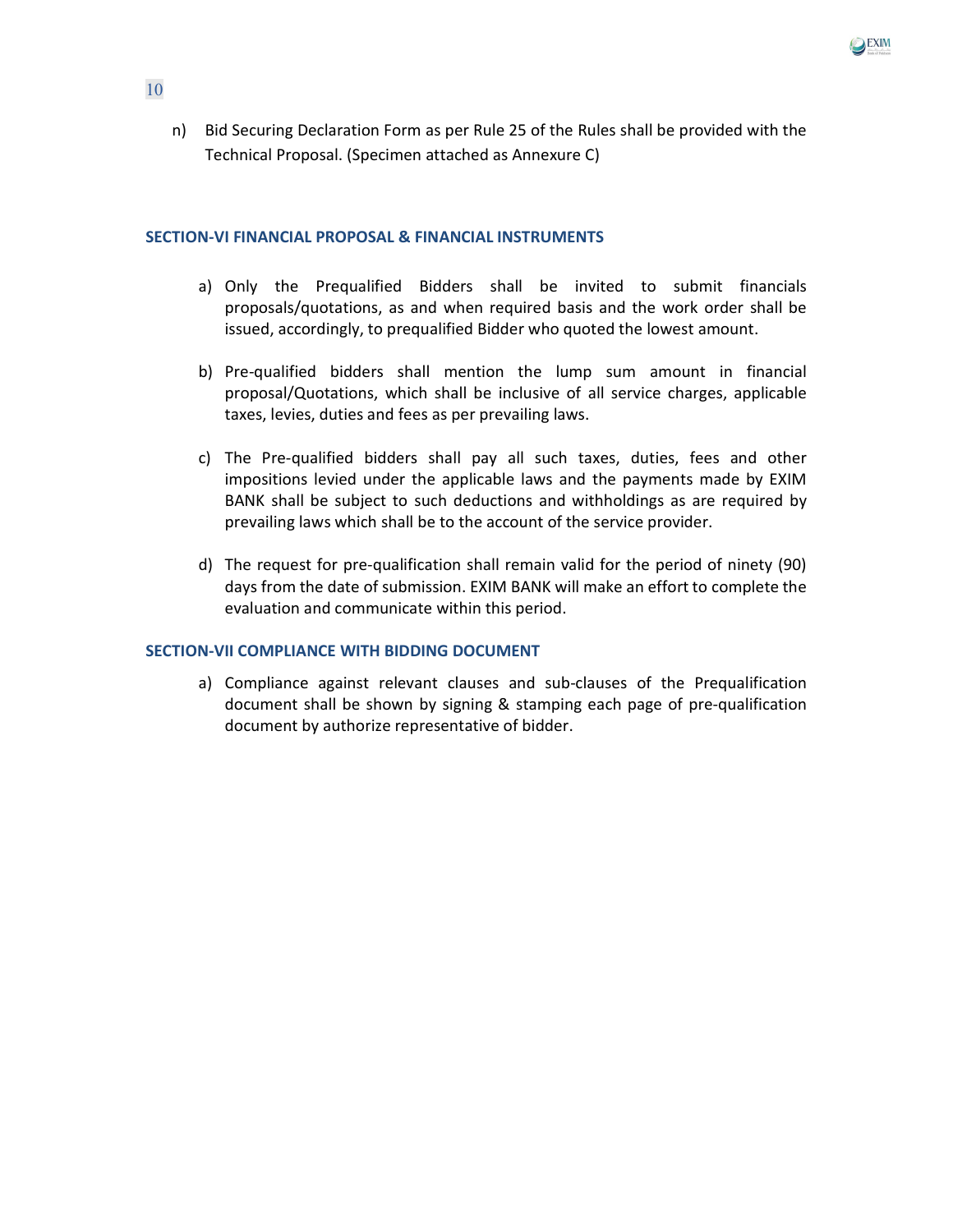

#### SECTION-VIII ANNEXURES

#### Annexure-A

Letter of Application

[Letterhead paper of the Bidder, including full postal address, telephone no., fax no., and email address]

Date:.................................

To, Head of Procurement Committee, EXIM Bank of Pakistan Office # 510-512,  $5<sup>th</sup>$  Floor, Evacuee Trust Complex, F-5/1, Islamabad.

Dear Sir/Madam

- 1. I/we, the undersigned, being duly authorized to represent and act on behalf of ................................... (hereinafter "the Bidder") have reviewed and fully understood all the prequalification information provided by EXIM BANK, the undersigned hereby apply to be prequalified as a Bidders for the "Services" bearing Prequalification No.--- -.
- 2. EXIM BANK and its authorized representatives are hereby authorized to conduct any inquiries or investigations to verify the statements, documents, and information submitted in connection with this application, and to seek clarification from our bankers and clients regarding any financial and technical aspects. This Letter of Application will also serve as authorization to any individual or authorized representative of any institution referred to in the supporting information, to provide such information deemed necessary and requested by yourselves or the authorized representative to verify statements and information provided in this application, or with regard to the resources, experience, and competence of the Bidder.
- 3. EXIM BANK and its authorized representatives may contact the following persons for further information, including General and Managerial Inquiries, Personnel Inquiries, Technical Inquiries, Financial Inquiries, if and when needed.

| S# | <b>Name</b> | Designation | Contact<br>Information |
|----|-------------|-------------|------------------------|
| ∸. |             |             |                        |
| ۷. |             |             |                        |
| 3. |             |             |                        |

- 4. This application is made with the full understanding that:
	- (a) bids by prequalified Bidders will be subject to verification of all information submitted for prequalification at the time of bidding;
- 5. I/We confirm that in the event that I/we bid, that bid as well as any resulting contract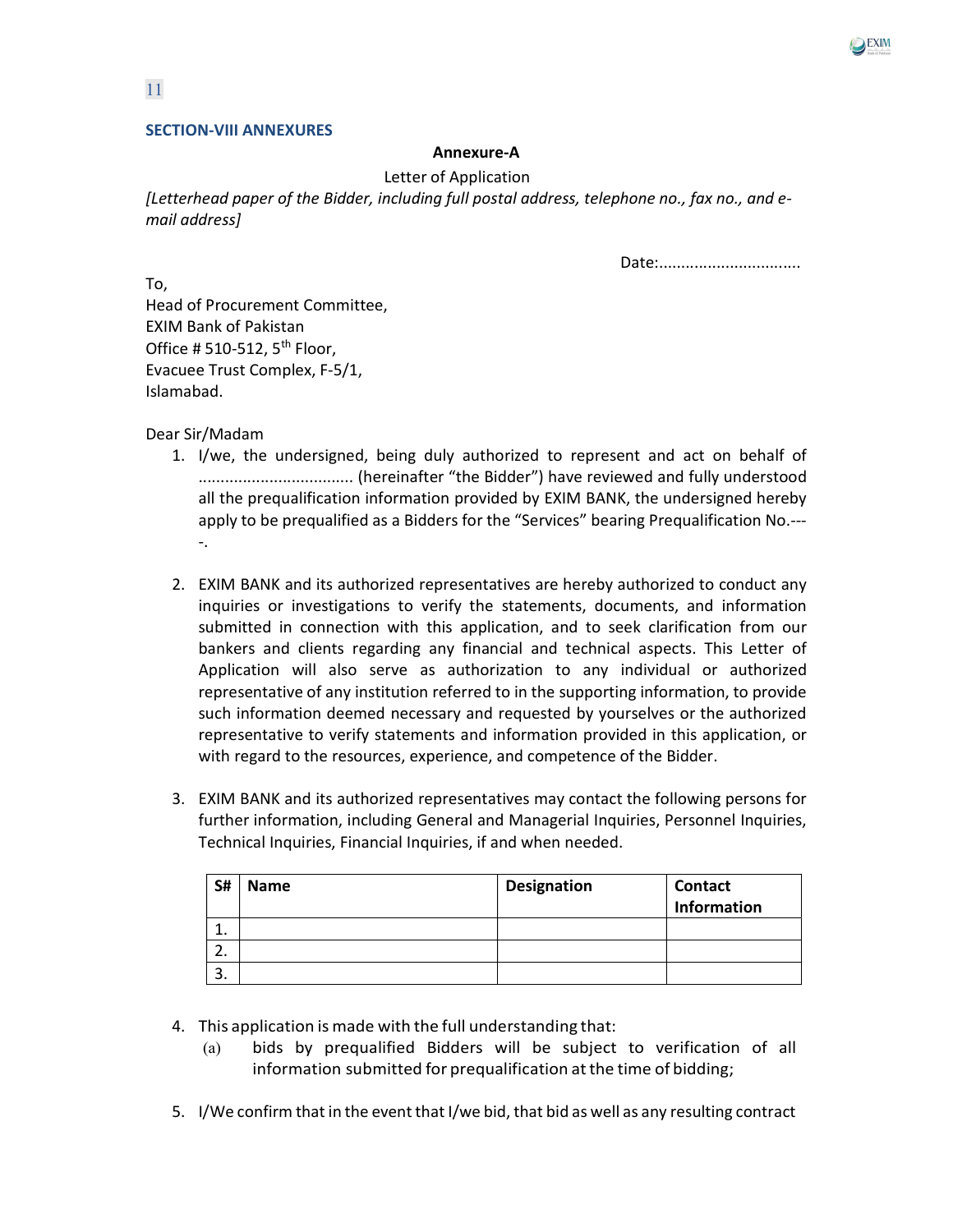

will be signed so as to legally bind me/us jointly and severally.

6. The undersigned declare that the statements made and the information provided in the duly completed application are complete, true, and correct in every detail.

| For and on behalf of |  |
|----------------------|--|
| Signature            |  |
| Name                 |  |
| Designation          |  |

# ANNEXURE "C" – BLACKLISTING UNDERTAKING

I -------------- son of -------------- CNIC ------------------- resident of --------------- working with s \_\_\_\_\_\_\_\_\_\_\_\_ and being an authorized representative and authority to sign off this undertaking do hereby solemnly affirm and declare that we have participated in the tender for provision of procurement of ……………………………. having Tender # ………………………………………….. We further declare that the Company/Firm namely ………… has never been blacklisted from Government/Semi-government organizations.

Further declare that the contents of above-mentioned undertaking is true and correct to the best of our knowledge and belief and nothing has been concealed there from.

Deponent **Deponent** 

12